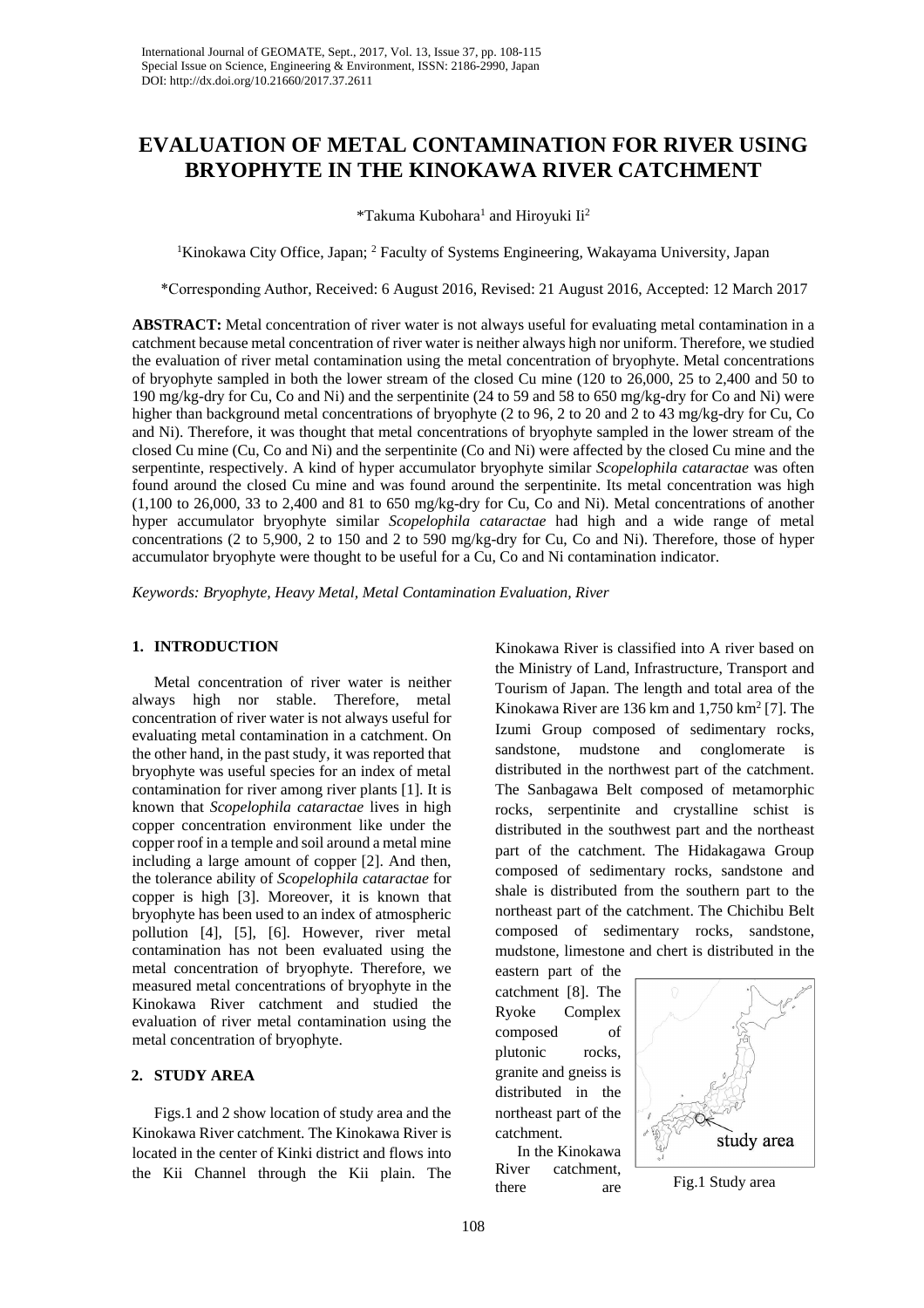

Fig.2 Distribution of Cu concentrations of bryophyte in the catchment

serpentinite and the closed Cu mines. The chemistry of serpentinite is quite different from the other rocks and in particular Mg and Ni concentrations of serpentinite are high. The closed Cu mine produced a lot of Cu and Fe sulfide ore and the waste water was low pH and high concentration of sulfate with metal.

#### **3. STUDY METHOD**

Bryophytes in the river bed were sampled in the Kinokawa River catchment. Sampling points were shown in Fig.2. The numbers of sampling points and samples were 97 points and 146 samples, respectively. Those sampling points were classified into four groups, the mountain area, the farmland and housing site area, the Cu mine area and the serpentinite area. The sampled bryophyte species were 12 species. Table 1 shows names of species. Bryophytes species were determined by reference number 9 [9]. The species 1 was sampled in the farmland and housing site area, the Cu mine and the serpentinite area. The species 2 and 5 were sampled in four groups. The species 3 and 4 were sampled in the mountain area, the farmland and housing site area and the Cu mine area. The species 6 was sampled in the farmland and housing site area and the Cu mine area. The species 7 was sampled in the mountain area, the Cu mine area and the serpentinite area. The species 8 was sampled in the farmland and housing site area and the serpentinite area. The species 9 was sampled in the mountain area, the farmland and housing site area and the serpentinite area. The species 10 to 12 were sampled in the mountain area. Investigation period is April 2014 to April 2016. Cu, Co and Ni concentrations of bryophyte were measured. The

Table.1 Names of bryophyte species

| species<br>No.                | bryophyte name   | species<br>No. | bryophyte name  |
|-------------------------------|------------------|----------------|-----------------|
|                               | Pottiaceae       |                | Conocephalaceae |
| $\mathfrak{D}_{\mathfrak{p}}$ | Brachytheciaceae |                | <b>Bryaceae</b> |
| 3                             | Marchantiaceae   | g              | Hypnaceae       |
|                               | Philonotis       | 10             | Mniaceae        |
|                               | Pelliaceae       | 11             | Thuidiaceae     |
|                               | Hedwigiaceae     | 12             | Fissidentaceae  |

sampled bryophytes were desiccated by dryer at first. After drying, the whole body of bryophytes (including leaf, stem and root) were dissolved with concentrated nitric acid and it was filtered with the membrane filter with 0.45 micrometer of pore size before analysis. Cu, Co and Ni concentrations of bryophyte were measured by ICP-AES (Seiko Instruments Inc., SPS1700HVR) in the laboratory of Wakayama University. The actual detection limit of ICP-AES is 0.01ppm for Cu, Co and Ni.

#### **4. RESULTS AND DISCUSSION**

#### **4.1 Evaluation for Cu**

## *4.1.1 Distribution of Cu concentrations of bryophyte in the catchment*

Fig.2 shows the distribution of Cu concentrations of bryophyte in the Kinokawa River catchment. Underlined value indicates Cu concentration of bryophyte under the detection limit of concentration for sample solution. Plural values at one point indicate plural species of sampled bryophyte.

Cu concentrations of bryophyte in the catchment were 2 to 26,000 mg/kg-dry. In the past study, Cu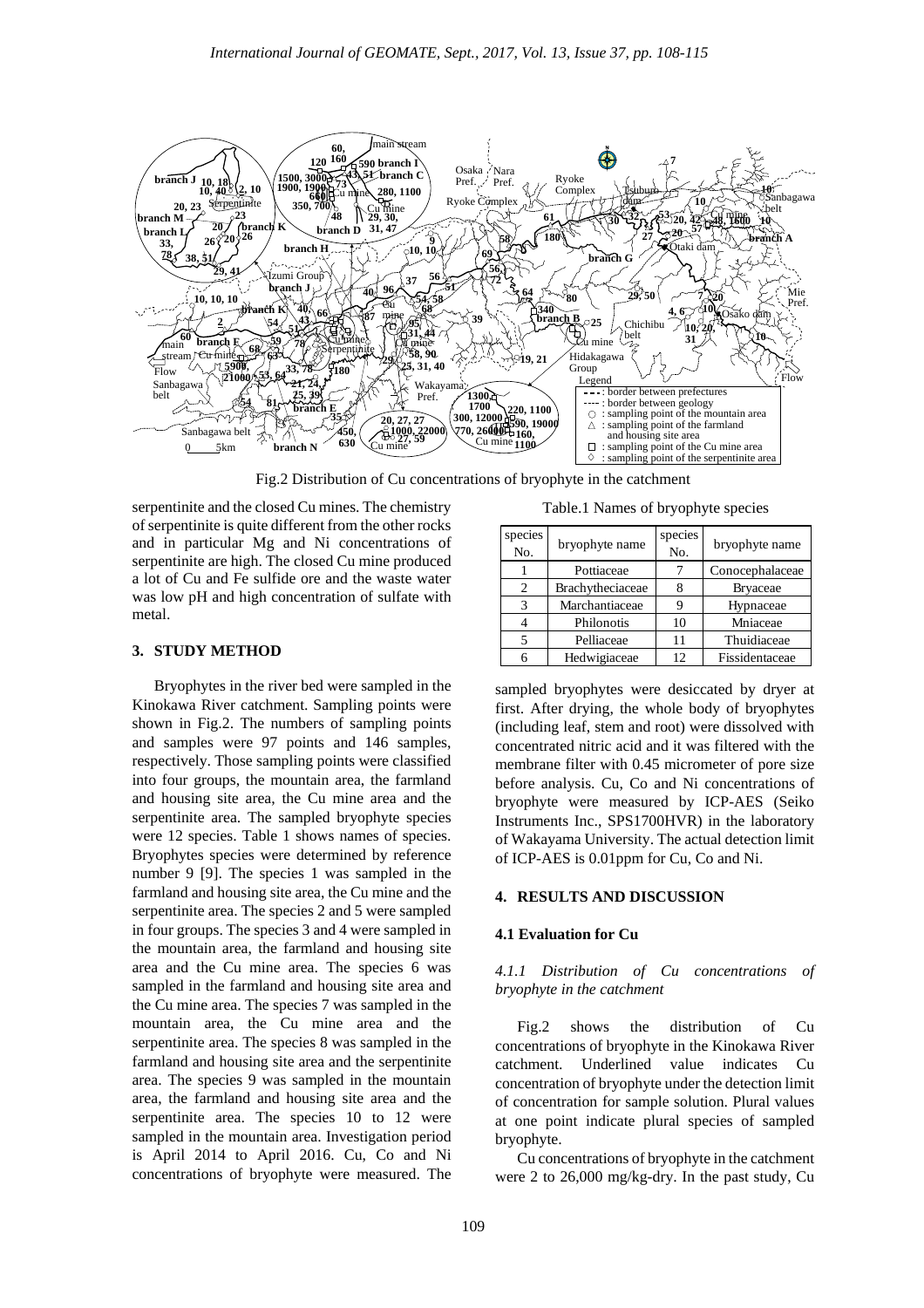concentrations of bryophyte in the normal area in the Kinokawa River catchment were 9 to 87 mg/kgdry [1]. Therefore, it was thought that Cu concentrations of bryophyte in the noncontaminated area were up to about 90 mg/kg-dry.

Cu concentrations of bryophyte in the lower stream of main stream, branch A, B, C, D, E, F, G and H were over 90 mg/kg-dry. Some of Cu concentrations of bryophyte in the lower stream of main stream, the lower stream of branch A located in the eastern part of the catchment, the upper stream of branch B located in the center part of the catchment were 120 to 160, 1,600 and 160 to 26,000 mg/kg-dry, respectively. In the western part of the catchment, some of Cu concentrations of bryophyte in branch C, the middle and lower stream of branch D, the upper and middle stream of branch E and the upper stream of branch F were 280 to 1,100, 350 to 3,000, 180 to 22,000 and 5,900 to 21,000 mg/kg-dry, respectively. The closed Cu mines were located in the lower stream of branch A, the upper stream of branch B, the upper stream of branch C, the middle stream of branch D, the upper stream of branch E and the upper stream of branch F. The closed Cu mine produced a lot of Cu and Fe sulfide ore and then the waste water was low pH and contained high concentration of sulfate with metal. Moreover, it is known that the closed Cu mine in the Kinokawa River catchment contains Cu and Co [10]. Therefore, it was thought that high Cu concentrations of bryophyte in the lower stream of main stream and branch A to F were caused by waste water and Cu sulfide ore from the closed Cu mines. Some of Cu concentrations of bryophyte in the lower stream of branch G located in the eastern part of the catchment and the upper stream of branch H located in the western part of the catchment were 180 and 450 to 630 mg/kg-dry, respectively. The closed Cu mines were not located in branch G and H. Therefore, it was thought that high Cu concentrations of bryophyte were caused by other factors excluding the closed Cu mines. Cu concentrations of bryophyte excluding the high Cu concentration points were 2 to 96 mg/kg-dry. Therefore, it was thought that the concentrations were background concentration.

### *4.1.2 The relationship between bryophyte species and Cu concentrations of bryophyte*

From Fig.2, variation for Cu concentrations of bryophyte sampled at one point in the branch A to F was large. For example, in the upper stream of branch B, Cu concentrations of two kinds of bryophyte were 300 and 12000 mg/kg-dry and variation of their concentrations was 40 times. On





the other hand, Cu concentrations of same kind of bryophyte in the upper stream of branch D were 47 to 50 mg/kg-dry and variation of concentrations for same kind of bryophyte was small. Therefore, the large Cu concentration variation depended on difference of species but Cu concentration variation for same species at the same point was small.

Fig.3 shows Cu concentrations of bryophyte for each species. Most of Cu concentrations of a kind of copper bryophyte similar *Scopelophila cataractae*, the species 1 in the Cu mine area were high, 1,100 to 26,000 mg/kg-dry. Therefore, it was found that a kind of copper bryophyte similar *Scopelophila cataractae*, the species 1 lived around the Cu mine and had high accumulation ability. It is known that copper bryophyte lives in high copper concentration environment like under the copper roof in a temple and soil around a metal mine including a large amount of copper [2]. It is reported that Cu concentrations of the cupriferous pyrite in the closed Cu mine in the Kinokawa River catchment were 100 to 100,000 ppm [11]. Moreover, it is reported that copper bryophyte have high Cu accumulation ability at the past study [12]. Therefore, a kind of copper bryophyte similar *Scopelophila cataractae*, the species 1 was thought to be a Cu contamination indicator. Cu concentrations of species 2 and 3 to 12 were 2 to 5,900 and 6 to 1,900 mg/kg-dry, respectively. Most of Cu concentrations of species 2 to 7 in the Cu mine area were more than 90 mg/kg-dry and were high. Therefore, the species 2 had the highest and a wide range of Cu concentrations among species 2 to 12. Moreover, maximum Cu concentration of species 2 was high next to species 1. And then, the species 2 can be sampled in all sampling groups in the catchment. Therefore, the species 2 was useful species for an index of Cu contamination in the catchment. Moreover, it was thought that the species 2 was another copper bryophyte similar *Scopelophila cataractae*.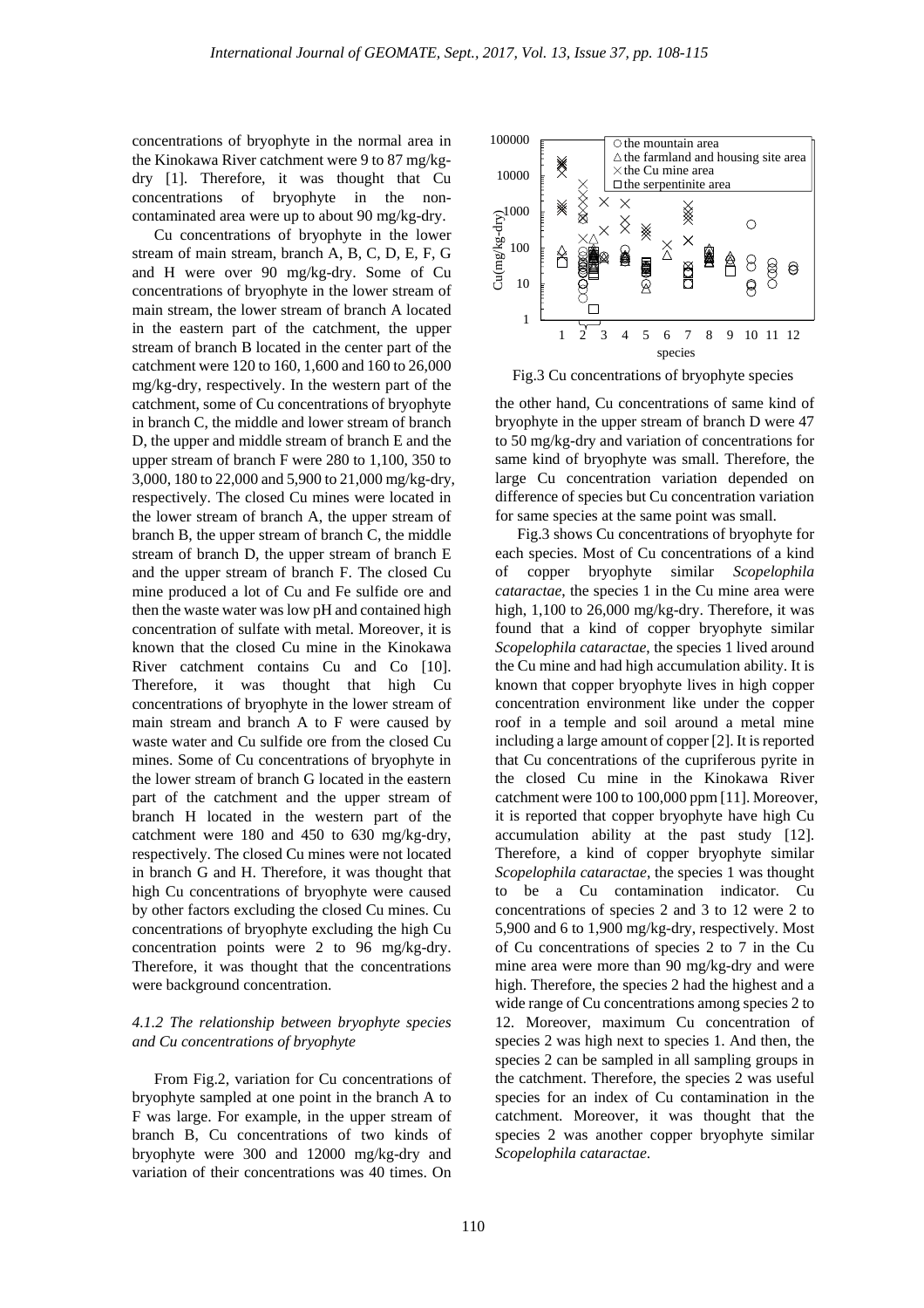

Fig.4 Distribution of Co concentrations of bryophyte in the catchment

#### **4.2 Evaluation for Co**

## *4.2.1 Distribution of Co concentrations of bryophyte in the catchment*

Fig.4 shows the distribution of Co concentrations of bryophyte in the Kinokawa River catchment. Underlined value indicates Co concentration of bryophyte under the detection limit of concentration for sample solution. Plural values at one point indicate plural species of sampled bryophyte.

Co concentrations of bryophyte in the catchment were 2 to 2,400 mg/kg-dry. In the past study, Co concentrations of bryophyte in the normal area in the Kinokawa River catchment were 2 to 19 mg/kgdry [1]. Therefore, it was thought that Co concentrations of bryophyte in the noncontaminated area were up to about 20 mg/kg-dry.

Co concentrations of bryophyte in branch B, C, D, E, F, G, I, J, K and L were over 20 mg/kg-dry. In the center part of the catchment, some of Co concentrations of bryophyte in the upper stream of branch B and the lower stream of branch B were 33 to 2,400 and 43 mg/kg-dry, respectively. In the western part of the catchment, some of Co concentrations of bryophyte in branch C, the middle and lower stream of branch D, the upper and middle stream of branch E and the upper stream of branch F were 26 to 43, 25 to 150, 31 to 78 and 61 to 200 mg/kg-dry, respectively. The closed Cu mines were located in the upper stream of branch B, the upper stream of branch C, the middle stream of branch D, the upper stream of branch E and the upper stream of branch F. The closed Cu mine produced a lot of Cu and Fe sulfide ore and then the waste water was low pH and contained high concentration of sulfate

with metal. Moreover, it is known that the closed Cu mine in the Kinokawa River catchment contains Cu and Co [10]. Therefore, it was thought that high Co concentrations of bryophyte in the upper stream of branch B, branch C, D, E and F were caused by waste water and Cu and Fe sulfide ore from the closed Cu mines. In branch B, Co concentrations of bryophyte in the middle stream of branch B were low but those in the upper stream of branch B were high. It was thought that Co concentrations of bryophyte were not affected by Cu mine below the middle stream of branch B. Therefore, it was thought that high Co concentration of bryophyte in the lower stream of branch B were caused by other factors excluding the closed Cu mines.

Some of Co concentrations of bryophyte in the lower stream of branch G located in the eastern part of the catchment and the lower stream of branch I located in the western part of the catchment were 35 and 27 mg/kg-dry, respectively. The closed Cu mines were not located in branch G and I. Therefore, it was thought that high Co concentrations of bryophyte were caused by other factors excluding the closed Cu mines.

In the western part of the catchment, some of Co concentrations of bryophyte in branch J, the lower stream of branch K and the lower stream of branch L were 33 to 59, 49 and 24 mg/kg-dry, respectively. The serpentinite was located in the upper stream of branch J, K and L. It is known that the serpentinite contains a large amount of Ni and Co [13]. Therefore, it was thought that high Co concentrations of bryophyte in branch J, K and L were affected by the serpentinite.

High Co concentrations of bryophyte in the upper stream of branch B and branch C to F around the closed Cu mines were 25 to 2,400 mg/kg-dry.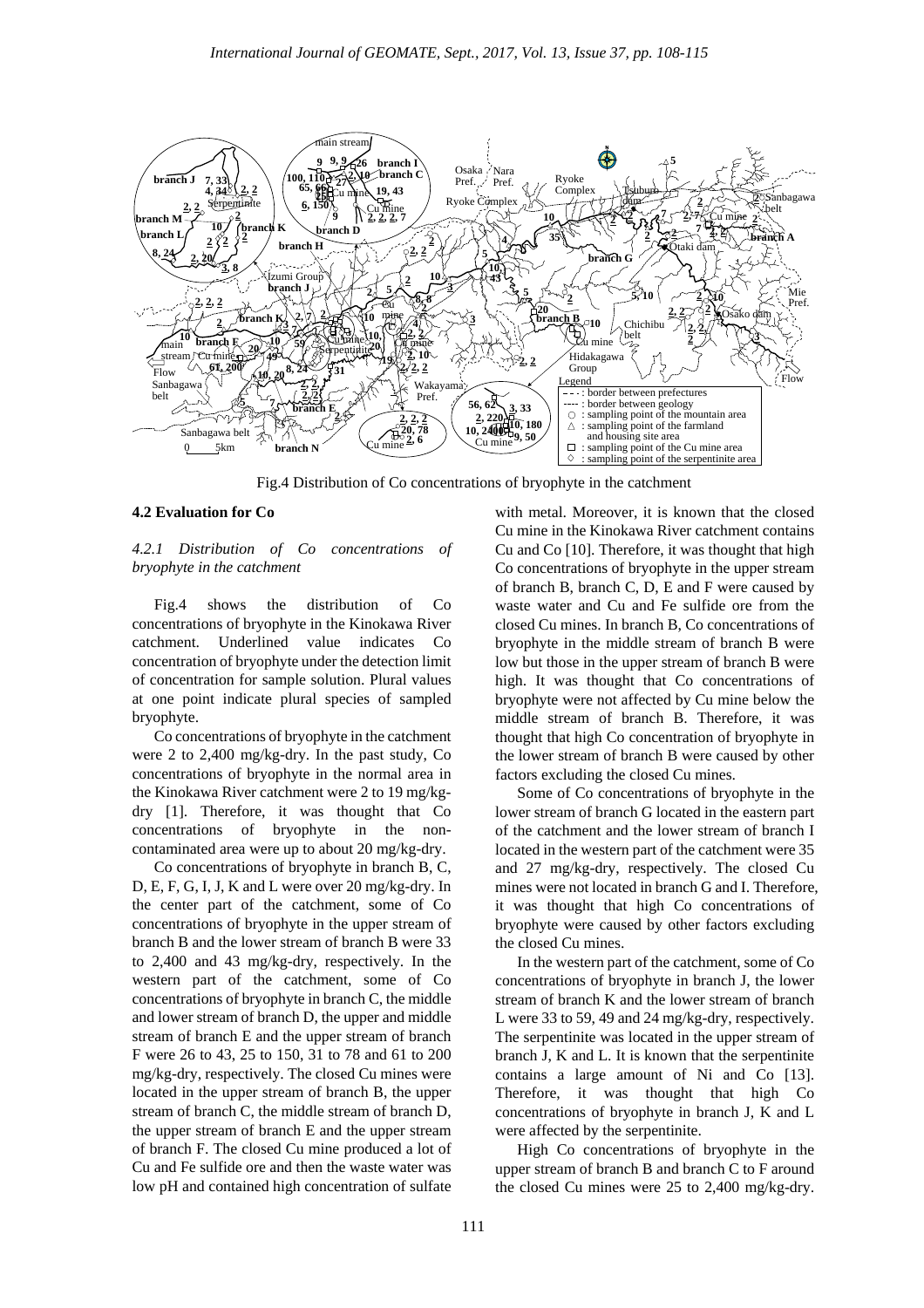High Co concentrations of bryophyte in branch J to L around the serpentinite were 24 to 59 mg/kg-dry. Co concentrations of bryophyte in the upper stream of branch B and branch C to F were higher than those in branch J to L. It is reported that Co concentrations of the cupriferous pyrite in the closed Cu mine in the Kinokawa River catchment and the serpentinite were 35 to 2,500 and 62 to 94 ppm, respectively [11], [14]. Co concentrations of the cupriferous pyrite were higher than those of the serpentinite. Therefore, it was thought that Co concentrations of bryophyte in the upper stream of branch B and branch C to F around the closed Cu mines were higher than those in branch J to L around the serpentinite.

Co concentrations of bryophyte excluding the high Co concentration points were 2 to 20 mg/kgdry. Therefore, it was thought that the concentrations were background concentration.

## *4.2.2 The relationship between bryophyte species and Co concentrations of bryophyte*

From Fig.4, variation for Co concentrations of bryophyte sampled at one point in the branch B to F and J were large. For example, in the upper stream of branch B, Co concentrations of two kinds of bryophyte were 10 and 2,400 mg/kg-dry and variation of their concentrations was 240 times. On the other hand, Co concentrations of same kind of bryophyte in the upper stream of branch D were 8 to 10 mg/kg-dry and variation of concentrations for same kind of bryophyte was small. Therefore, the large Co concentration variation depended on difference of species but Co concentration variation for same species at the same point was small.

Fig.5 shows Co concentrations of bryophyte for each species. Most of Co concentrations of the species 1 in the Cu mine area were high, 33 to 2,400 mg/kg-dry. Therefore, it was found that the species 1 lived around the Cu mine and had high accumulation ability. From subsection 4.1.2, it was thought that the species 1 was a kind of copper bryophyte similar *Scopelophila cataractae*. It is reported that the tolerance ability of *Scopelophila cataractae* for Cu, Co, Ni et al is high [15]. Therefore, the species 1 was thought to be a Co contamination indicator. Moreover, it was thought that the species 1 was a kind of hyper accumulator bryophyte similar *Scopelophila cataractae* for Co. Co concentrations of species 2 and 3 to 12 were 2 to 150, 2 to 100 mg/kg-dry, respectively. Most of Co concentrations of species 2 and 4 in the Cu mine area were more than 20 mg/kg-dry and were high. Therefore, the species 2 had the highest and a wide range of Co concentrations among species 2 to 12.



Fig.5 Co concentrations of bryophyte species

Moreover, maximum Co concentration of species 2 was high next to species 1. And then, the species 2 can be sampled in all sampling groups in the catchment. Therefore, the species 2 was useful species for an index of Co contamination in the catchment. Moreover, it was thought that the species 2 was another hyper accumulator bryophyte similar *Scopelophila cataractae* for Co.

#### **4.3 Evaluation for Ni**

# *4.3.1 Distribution of Ni concentrations of bryophyte in the catchment*

Fig.6 shows the distribution of Ni concentrations of bryophyte in the Kinokawa River catchment. Underlined value indicates Ni concentration of bryophyte under the detection limit of concentration for sample solution. Plural values at one point indicate plural species of sampled bryophyte.

Ni concentrations of bryophyte in the catchment were 2 to 650 mg/kg-dry. In the past study, Ni concentrations of bryophyte in the normal area in the Kinokawa River catchment were 2 to 40 mg/kgdry [1]. Therefore, it was thought that Ni concentrations of bryophyte in the noncontaminated area were up to about 40 mg/kg-dry.

Ni concentrations of bryophyte in branch B, D, G, H, I, J, K, L, M and N were over 40 mg/kg-dry. Some of Ni concentrations of bryophyte in the upper stream of branch B located in the center part of the catchment and the lower stream of branch D located in the western part of the catchment were 81 to 190 and 50 mg/kg-dry, respectively. The closed Cu mines were located in the upper stream of branch B and the middle stream of branch D. The closed Cu mine produced a lot of Cu and Fe sulfide ore and then the waste water was low pH and contained high concentration of sulfate with metal. Moreover, it is reported that the cupriferous pyrite in the closed Cu mine in the Kinokawa River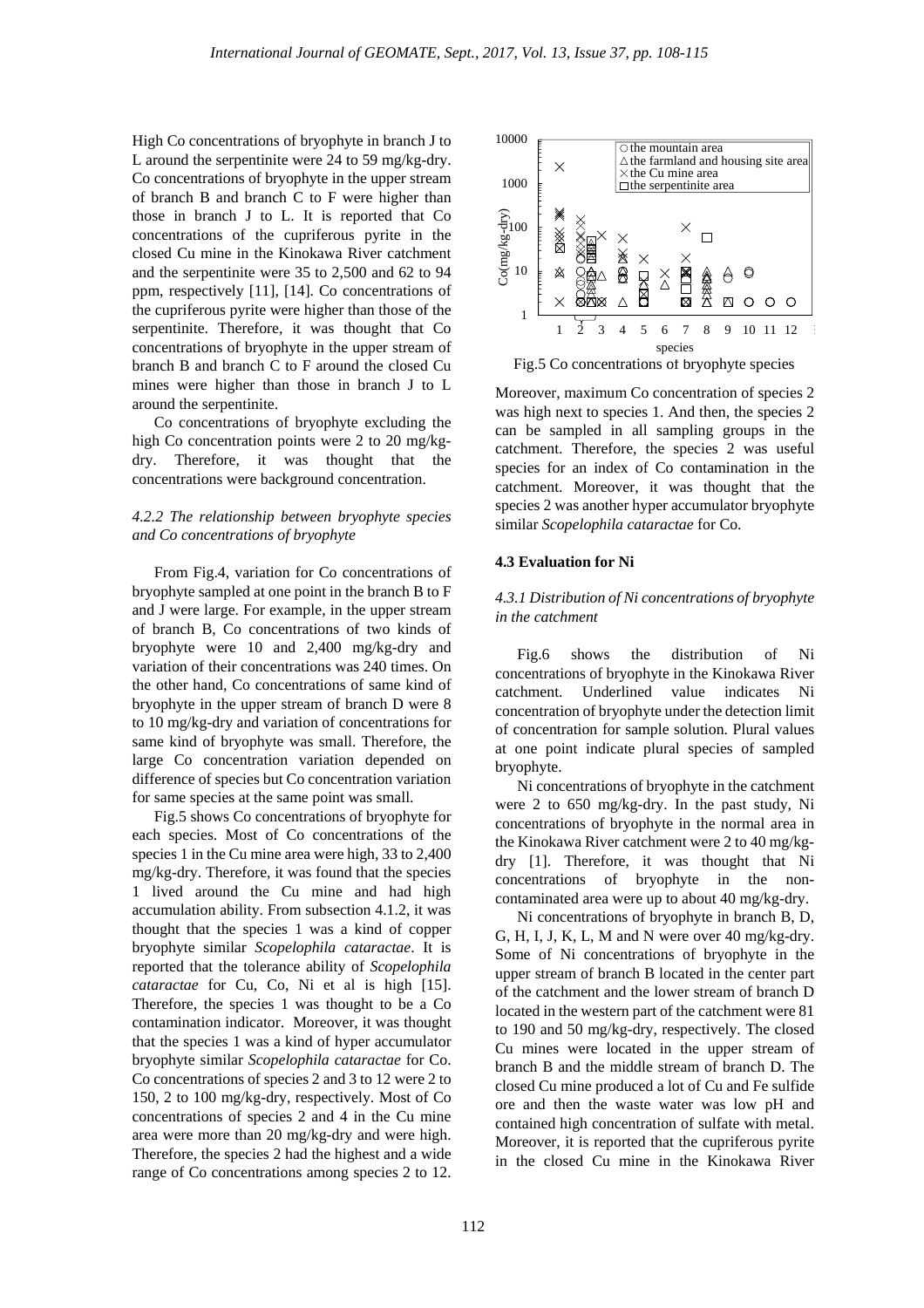

Fig.6 Distribution of Ni concentrations of bryophyte in the catchment

catchment contains Ni. Ni concentrations of the cupriferous pyrite were 20 to 300 ppm [11]. Therefore, it was thought that high Ni concentrations of bryophyte in branch B and D were caused by waste water and Cu and Fe sulfide ore from the closed Cu mines.

In the western part of the catchment, some of Ni concentrations of bryophyte in branch J, branch K, the lower stream of branch L and branch M were 83 to 650, 58 to 92, 230 and 61 to 250 mg/kg-dry, respectively. The serpentinite was located in the upper stream of branch J, K, L and M. It is known that the serpentinite contains a large amount of Ni. Ni concentrations of the serpentinite were 1,100 to 2,900 ppm [14]. Therefore, it was thought that high Ni concentrations of bryophyte in branch J, K, L and M were affected by the serpentinite.

Some of Ni concentrations of bryophyte in the lower stream of branch G located in the eastern part of the catchment, the upper stream of branch H located in the western part of the catchment, the lower stream of branch I located in the western part of the catchment and the lower stream of branch N located in the western part of the catchment were 52, 62, 60 and 57 mg/kg-dry, respectively. The closed Cu mines and the serpentinite were not located in branch G, H, I and N. Therefore, it was thought that high Ni concentrations of bryophyte were caused by other factors excluding the closed Cu mines and the serpentinite.

High Ni concentrations of bryophyte in branch B and D around the closed Cu mines and branch J to M around the serpentinite were 50 to 190 and 58 to 650 mg/kg-dry, respectively. Ni concentrations of bryophyte in branch J to M were higher than those in branch B and D. It is reported that Ni concentrations of the cupriferous pyrite in the

closed Cu mine in the Kinokawa River catchment and the serpentinite were 20 to 300 and 1,100 to 2,900 ppm, respectively [11], [14]. Ni concentrations of the serpentinite were higher than those of the cupriferous pyrite. Therefore, it was thought that Ni concentrations of bryophyte in branch J to M around the serpentinite were higher than those in branch B and D around the closed Cu mines.

Ni concentrations of bryophyte excluding the high Ni concentration points were 2 to 43 mg/kgdry. Therefore, it was thought that the concentrations were background concentration.

# *4.3.2 The relationship between bryophyte species and Ni concentrations of bryophyte*

From Fig.6, variation for Ni concentrations of bryophyte sampled at one point in branch B, J, L and M was large. For example, in the upper stream of branch B, Ni concentrations of two kinds of bryophyte were 2 and 190 mg/kg-dry and variation of their concentrations was 95 times. On the other hand, Ni concentrations of same kind of bryophyte in the upper stream of branch D were 10 mg/kg-dry and their Ni concentrations for same kind of bryophyte was the same. Therefore, the large Ni concentration variation depended on difference of species but Ni concentration variation for same species at the same point was small.

Fig.7 shows Ni concentrations of bryophyte for each species. Ni concentrations of species 1, 2 and 3 to 12 were 2 to 650, 2 to 590 and 2 to 250 mg/kgdry, respectively. Therefore, the species 1 had the highest Ni concentration among species 1 to 12. Moreover, Ni concentrations of the species 1 were high in the Cu mine area and the serpentinite area.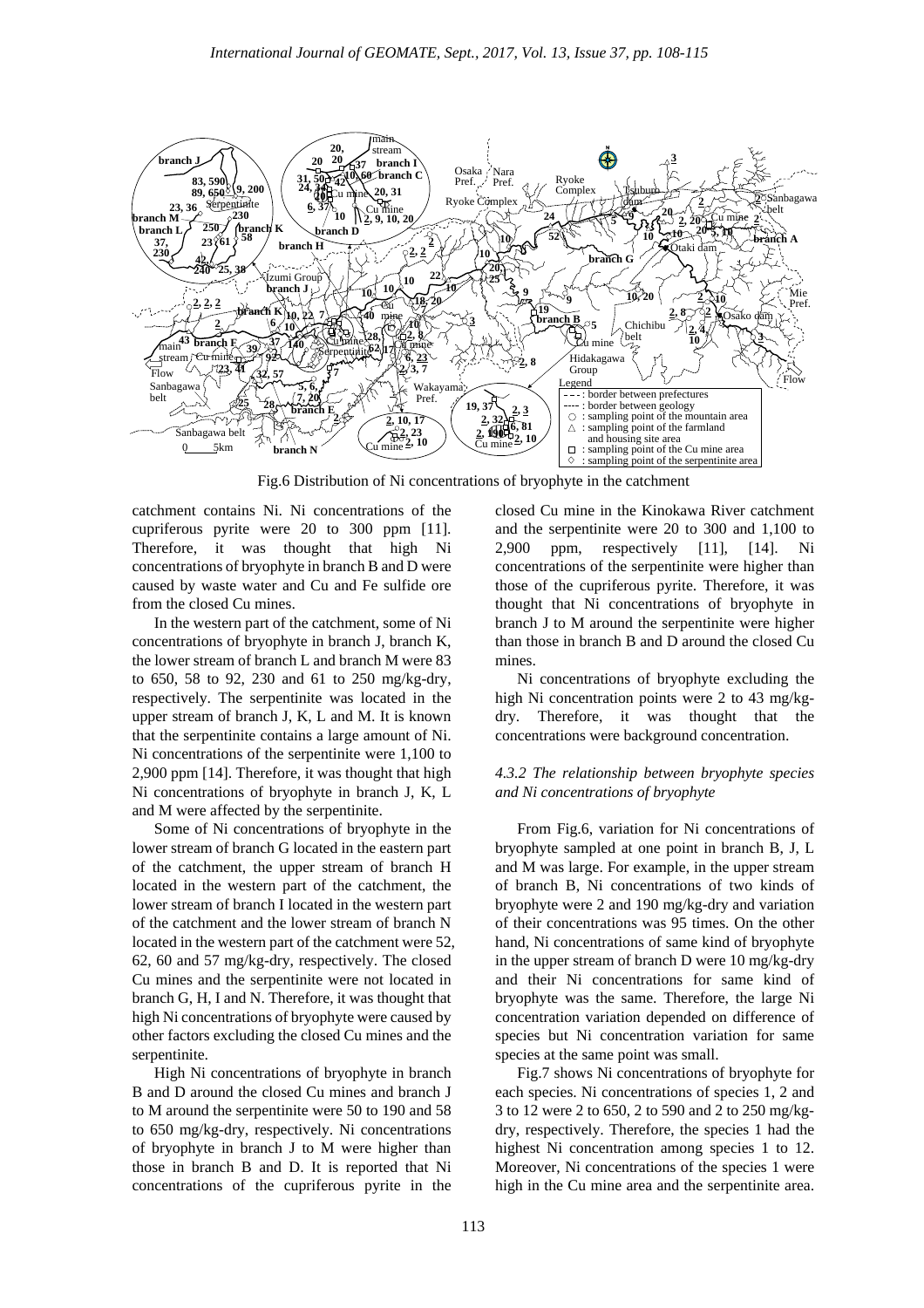

Fig.7 Ni concentrations of bryophyte species

Therefore, it was found that the species 1 had high Ni accumulation ability as well as Cu and Co. From subsection 4.1.2, it was thought that the species 1 was a kind of copper bryophyte similar *Scopelophila cataractae*. It is reported that the tolerance ability of *Scopelophila cataractae* for Cu, Co, Ni et al is high [15]. Therefore, the species 1 was thought to be a Ni contamination indicator. Moreover, it was thought that the species 1 was a kind of hyper accumulator bryophyte similar *Scopelophila cataractae* for Ni. On the other hand, most of Ni concentrations of species 2 in the serpentinite area were more than 40 mg/kg-dry and were high. Therefore, the species 2 had the high and a wide range of Ni concentrations among species 1 to 12. Moreover, maximum Ni concentration of species 2 was high next to species 1. And then, the species 2 can be sampled in all sampling groups in the catchment. Therefore, the species 2 was useful species for an index of Ni contamination in the catchment. Moreover, it was thought that the species 2 was another hyper accumulator bryophyte similar *Scopelophila cataractae* for Ni.

#### **5. CONCLUSION**

In this study, Cu, Co and Ni concentration of bryophyte in the Kinokawa River catchment were investigated in order to evaluate river metal contamination. High metal concentrations of bryophyte were over 90 for Cu, over 20 for Co and over 40 mg/kg-dry for Ni, respectively because normal values in the area at the past study were 9 to 87 for Cu, 2 to 19 for Co and 2 to 40 mg/kg-dry for Ni, respectively.

High metal concentrations of bryophyte in the lower stream of the closed Cu mines were 120 to 26,000 for Cu, 25 to 2,400 for Co and 50 to 190 mg/kg-dry for Ni, respectively. The closed Cu mine produced a lot of Cu and Fe sulfide ore and then the waste water was low pH and contained high concentration of sulfate with metal. Therefore, high Cu, Co and Ni concentrations of bryophyte in the lower stream of the closed Cu mines were thought

to be caused by waste water and Cu sulfide ore from the closed Cu mines. High metal concentrations of bryophyte in the lower stream of the serpentinite were 24 to 59 for Co and 58 to 650 mg/kg-dry for Ni, respectively. The serpentinite contains a large amount of Ni and Co. Therefore, high Co and Ni concentrations of bryophyte in the lower stream of the serpentinite were thought to be caused by the serpentinite. Co concentrations of bryophyte in the lower stream of the closed Cu mines were higher than those in the lower stream of the serpentinite because Co concentrations of the cupriferous pyrite (35 to 2,500 ppm) were higher than those of the serpentinite (62 to 94 ppm). Ni concentrations of bryophyte in the lower stream of the serpentinite were higher than those in the lower stream of the closed Cu mines because Ni concentrations of serpentinite (1,100 to 2,900 ppm) were higher than those of the cupriferous pyrite (20 to 300 ppm). Background metal concentrations of bryophyte sampled at the non-mine area and the nonserpentinite area were 2 to 96 for Cu, 2 to 20 for Co and 2 to 43 mg/kg-dry for Ni, respectively.

A kind of hyper accumulator bryophyte similar *Scopelophila cataractae* were often sampled in the Cu mine area. And then, their metal concentrations were high, 1,100 to 26,000 for Cu and 33 to 2,400 mg/kg-dry for Co, respectively. Moreover, a kind of hyper accumulator bryophyte similar *Scopelophila cataractae* had the highest Ni concentration among all species and some of their Ni concentrations in the Cu mine area and the serpentinite area were high, 81 to 650 mg/kg-dry. Therefore, a kind of hyper accumulator bryophyte similar *Scopelophila cataractae* was thought to be a Cu, Co and Ni contamination indicator. Another hyper accumulator bryophyte similar *Scopelophila cataractae* was sampled in all group of geological condition and its metal concentrations were 2 to 5,900 for Cu, 2 to 150 for Co and 2 to 590 mg/kgdry for Ni, respectively. Therefore, it was useful species for an index of Cu, Co and Ni contamination in the catchment because of its wide concentration depending on geological condition and wide distribution for geological condition.

#### **6. REFERENCES**

- [1] Kubohara T and H. Ii, "Cu, Co and Ni contamination index for river using river insects and river plants", International Journal of GEOMATE, Vol. 11, Issue 26, Oct., 2016, pp. 2651-2658.
- [2] Satake K, "A "copper bryophyte" *Scopelophila cataractae* and copper (1) - Distribution of *Scopelophila cataractae* in the world", Proceedings of the Bryological Society of Japan, Vol.5, No.4, April, 1990, pp.49-53.